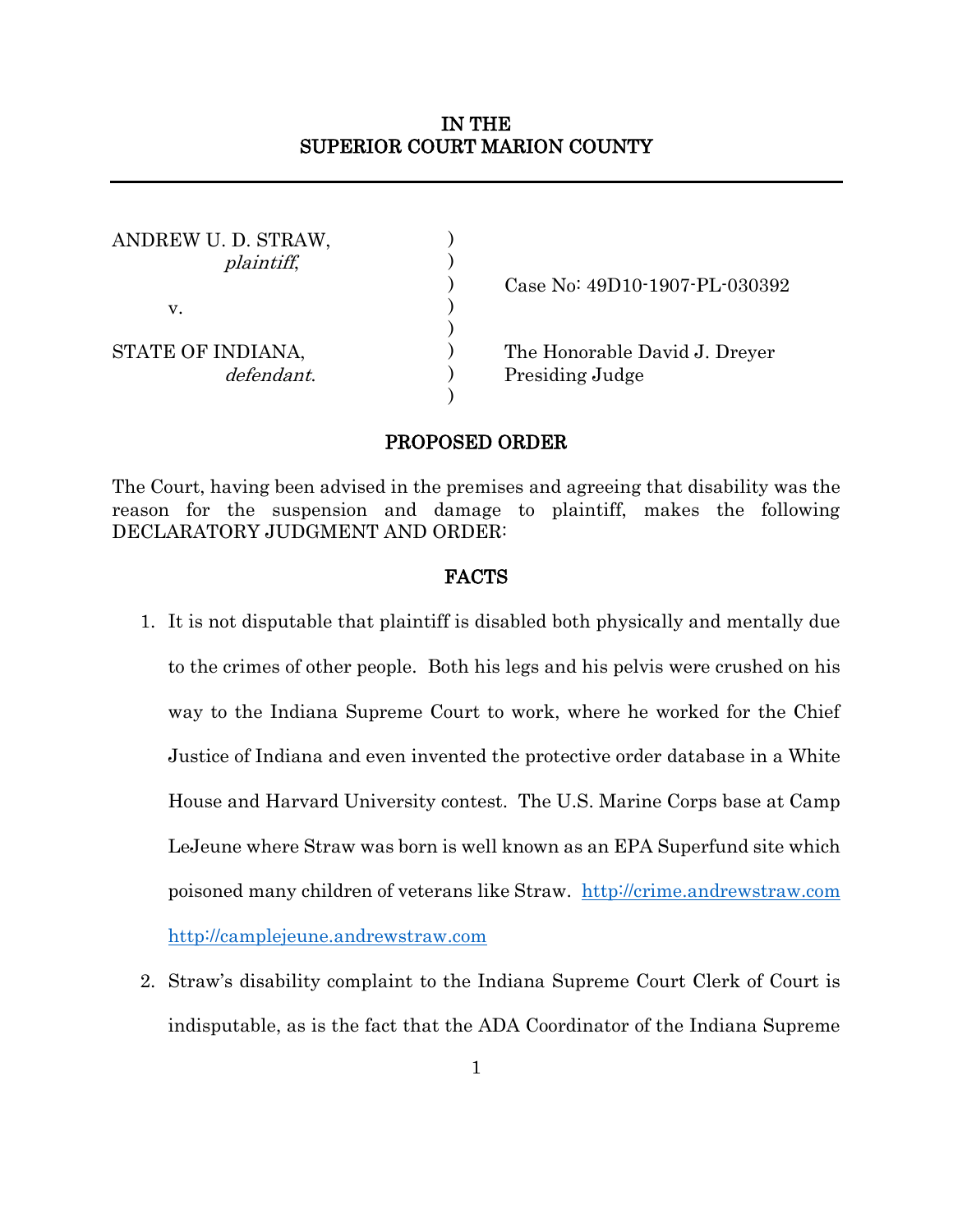Court retaliated against his complaint with a disciplinary complaint of her own just days later. Straw's complaint and the ADA coordinator's response are the in a federal court docket. *Straw v. Indiana Supreme Court, et. al.*, 1:16-cv-3483-SEB (S.D. Ind. 2/16/2017) (Dkts. 1-11 & 1-13).

- 3. We take the ADA coordinator at her word that plaintiff is disabled mentally and that her first reason for complaining about him was his **mental disability** and "competence."
- 4. We take as indisputable the fact that during the prosecution of the discipline against Plaintiff Straw, the Disciplinary Commission offered not to seek punitive sanctions if Plaintiff Straw would just accept having his law license placed into a "disability status."
- 5. We take as fact the medical studies and links and quotations from the Pubmed.gov National Library of Medicine database showing that medical marijuana can be successfully used to treat all of the mental disability conditions and pain that Plaintiff Straw has. These include bipolar, depression, anxiety, and migraines causing him blindness.
- 6. Indiana by statute, rule, and regulation prohibits use of medical marijuana and this too is indisputable.

### LEGAL ANALYSIS

7. It is a very serious matter to suspend an attorney's law license and this is because holding a law license is not just a property right, but also the right to function as an attorney for the benefit of other citizens. This is why the U.S.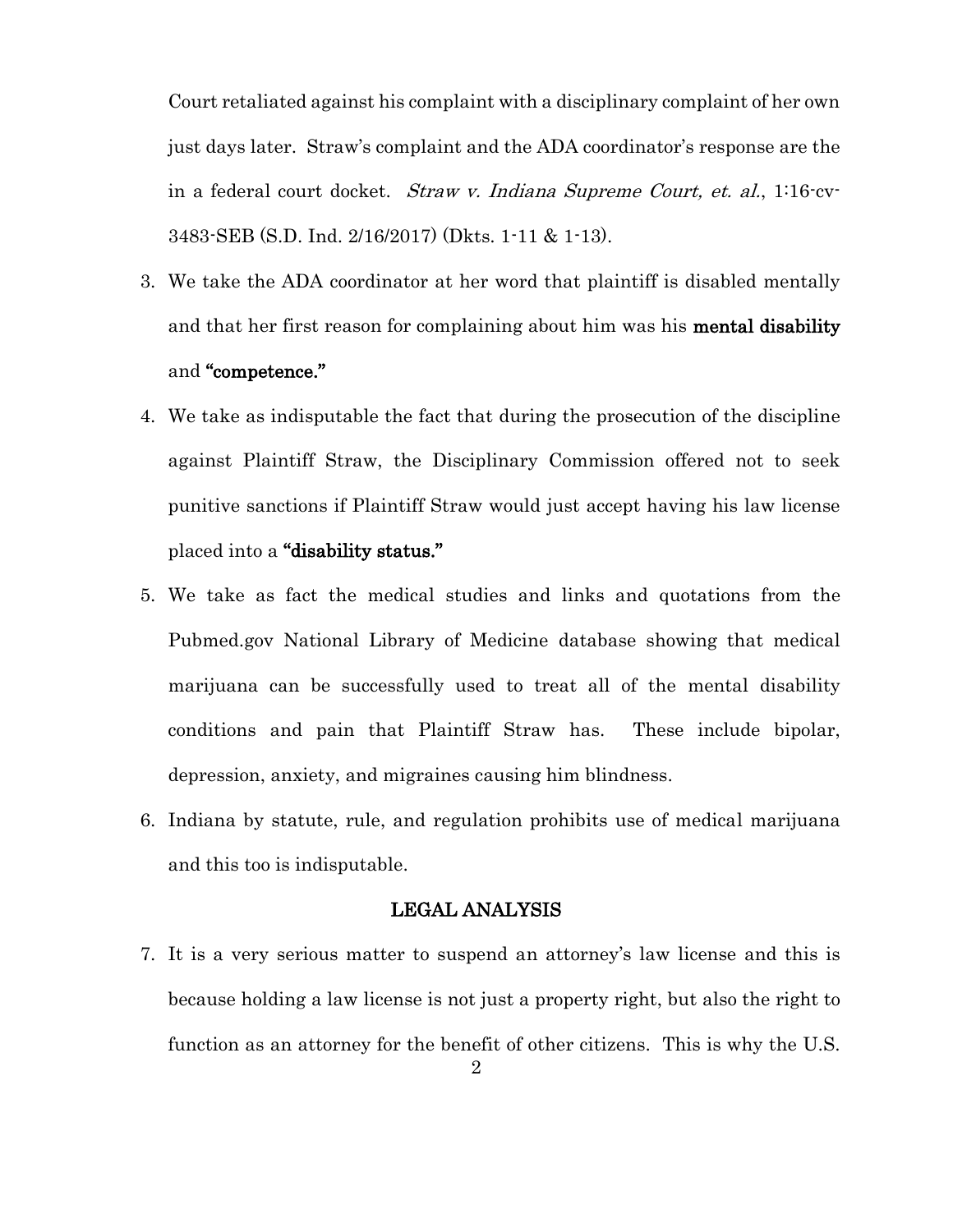Supreme Court has said that a law license is not given as a matter of **grace and** favor and that holding a law license is a fundamental right protected by the Privileges and Immunities Clause of the U.S. Constitution. Ex Parte Garland, 71 U.S. 333, 379 (1867); Supreme Court of N.H. v. Piper, 470 U.S. 274, 281 (1985).

- 8. Indiana has suspended Plaintiff Straw for about 3 years and to justify this, it must provide the means to help Plaintiff Straw become competent again. He has not committed any crime and another, larger state does not even believe he did anything unethical and came to that conclusion after a hearing using a 3-judge panel. If medical marijuana provides the means as a medicinal substance under the studies Straw cites at Pubmed.gov, this means he has a right to use medical marijuana as the means to **regain his competence** and have his law license restored.
- 9. To prohibit Straw from using medical marijuana is to violate his rights under the Indiana Bill of Rights, the U.S. Constitution, and the 14th Amendment, which guarantees Equal Protection, liberty, and property. But primarily, the fundamental right to a law license being protected as a Privilege and Immunity may not be held hostage by preventing Straw from using a substance that can restore his health and the competence the Indiana Supreme Court said he lacks because of the mental illnesses he has.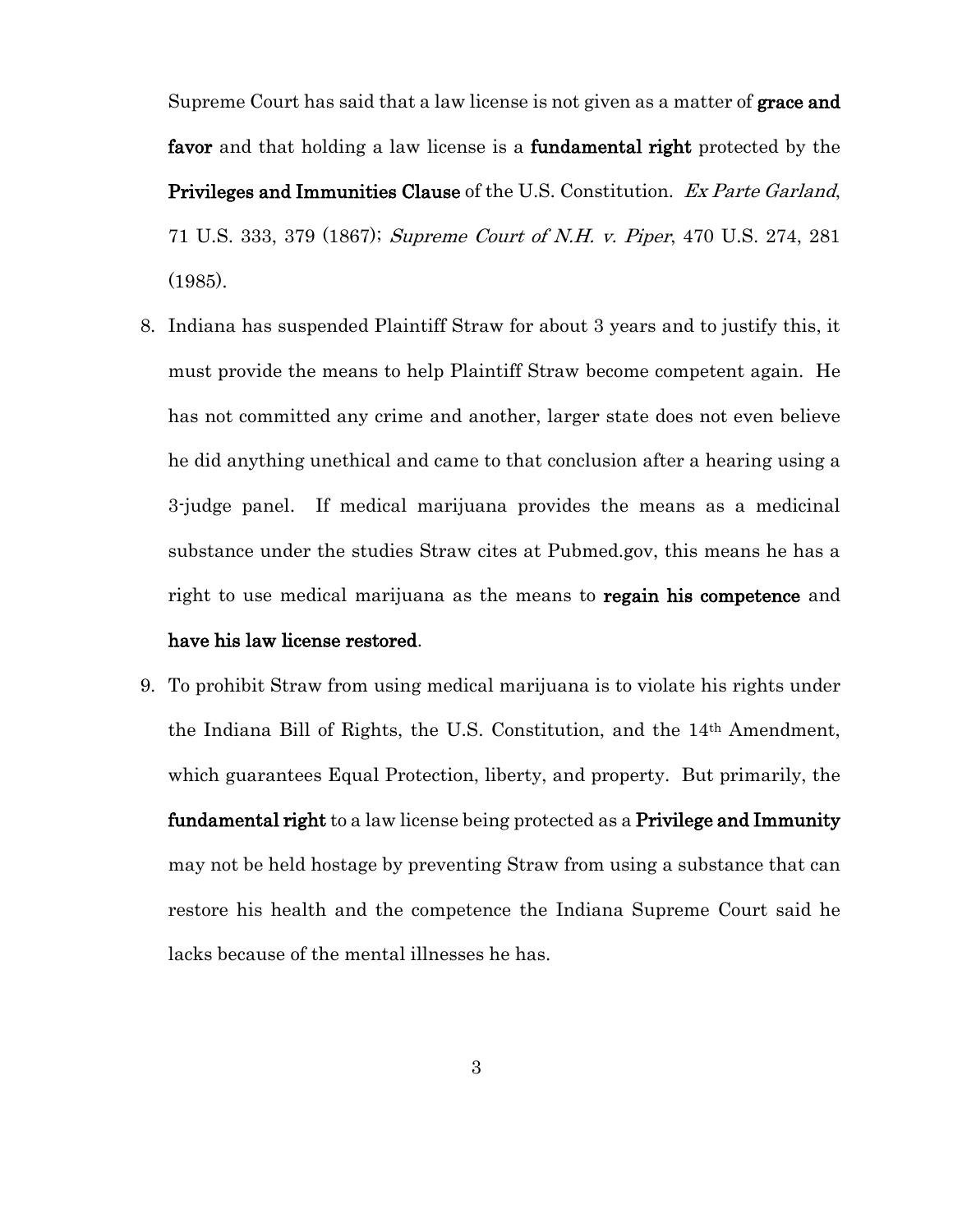- 10.Having imposed 3 years of punitive sanctions of a quasi-criminal<sup>1</sup> nature for what amount to **medical reasons**, it is time to declare that Andrew U. D. Straw has a fundamental constitutional right to use medical marijuana in Indiana to treat the disabilities *allegedly* causing his *alleged* incompetence.
- 11.Given the fact that a 3-judge panel hearing in Virginia<sup>2</sup> found that Straw's cases were not totally frivolous and refused to suspend him or even reprimand him, it is the duty of Indiana to provide the means for Straw to treat his conditions with a substance shown in real medical studies to have beneficial impact on all his mental disabilities.
- 12.Indiana wishes Andrew U. D. Straw good health.
- 13.It is therefore ORDERED that Andrew U. D. Straw has the constitutional right to treat his mental disabilities and his pain with medical marijuana and no officer of the State of Indiana or police officer in Indiana shall disturb him in this right. We wish full recovery and full reinstatement of Straw's license so he can help other people with disabilities as well as himself.

It being thus found and ADJUDGED, it is so DECLARED and ORDERED.

Date: Hon.

\_\_\_\_\_\_\_\_\_\_\_\_\_\_\_\_\_\_\_\_\_\_\_\_\_\_\_\_\_\_\_ \_\_\_\_\_\_\_\_\_\_\_\_\_\_\_\_\_\_\_\_\_\_\_\_\_\_\_\_\_\_\_\_\_\_\_\_\_\_\_\_

<sup>&</sup>lt;sup>1</sup> In Re Ruffalo, 390 U.S. 544, 551 (1968)

<sup>2</sup> <https://www.vsb.org/docs/Straw-062217.pdf>